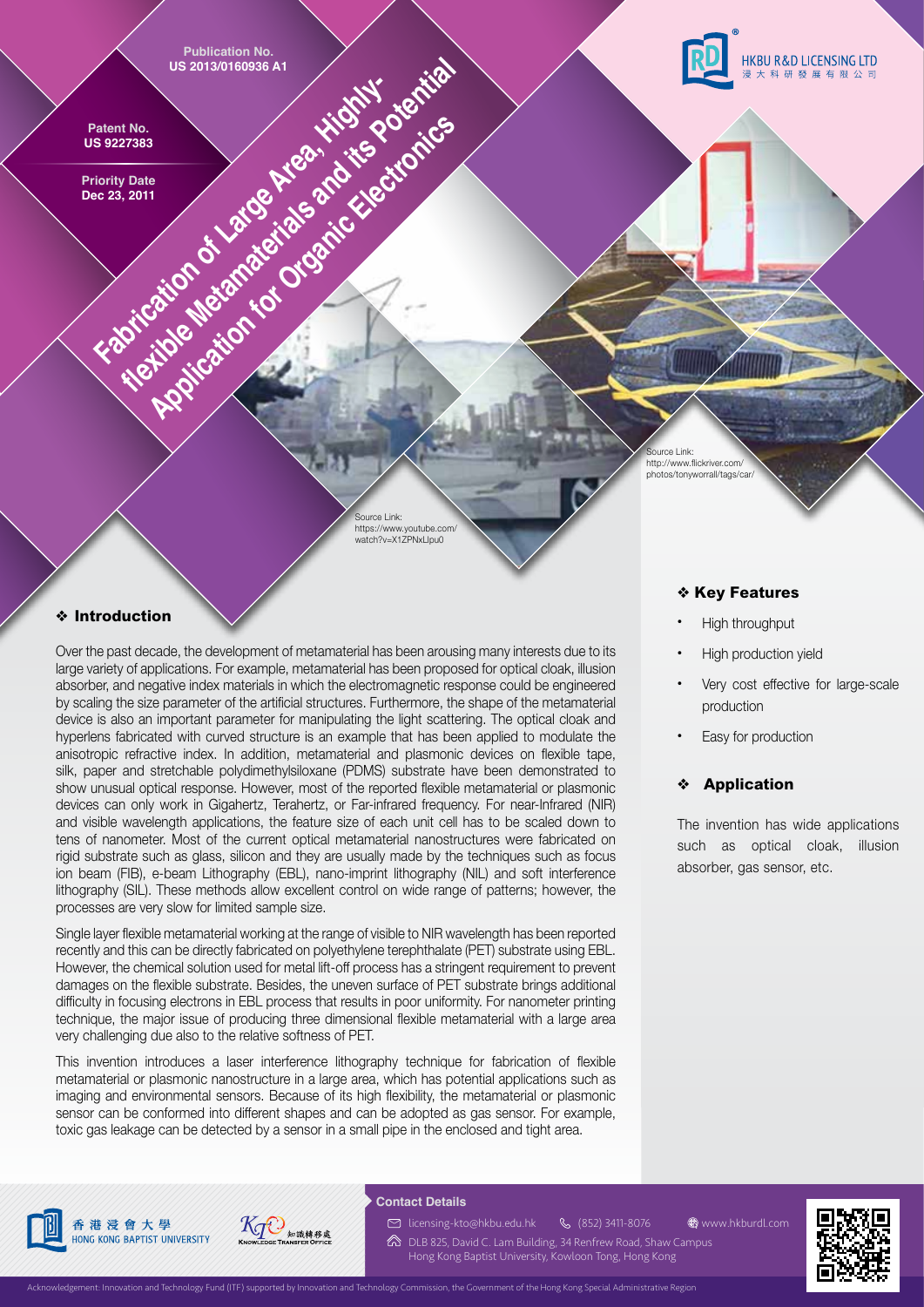

# ❖ **Introduction**

Laser ablation is the process to remove materials from a solid surface by laser beam irradiation. It can be used for machining, drilling, cleaning the surfaces and removing paints or coating without damaging the underlying surface.

In the past, the small amount of materials removed in pulsed laser ablation was typically determined by depositing them on a quartz microbalance and measuring the shift in the quartz oscillator frequency. The method had many shortcomings: the instrumentation is costly, the smallest mass it can measure is fractions of nano-gram, and it generally requires operation in vacuum. Therefore, an inexpensive method with mass sensitivity down to tens of pico-gram and compatible with ambient air is desired.

This invention provides a new method and apparatus, which utilizes acoustic signal to measure the mass of removed materials from the surface. This measurement can be conducted in real-time and workable on different kinds of materials such as aluminum and PVC. This invention can also be applied to solve real-world problems such as laser refractive surgery.

- control
- High mass sensitivity (i.e. down to tens of pico-gram)
- Compatible with ambient air

## ❖ **Application**

The present invention can be applied to machining and drilling on dedicated area like tooth enamel and corneal refractive surgery. For instance, with proper calibration, LASIK surgery can be done precisely to prevent cornea over-removal.



# 香港浸會大學 HONG KONG BAPTIST UNIVERSITY



#### **Contact Details**

licensing-kto@hkbu.edu.hk

- **& (852) 3411-8076**  $\textcircled{2}$  DLB 825, David C. Lam Building, 34 Renfrew Road, Shaw Campus www.hkburdl.com
	- Hong Kong Baptist University, Kowloon Tong, Hong Kong